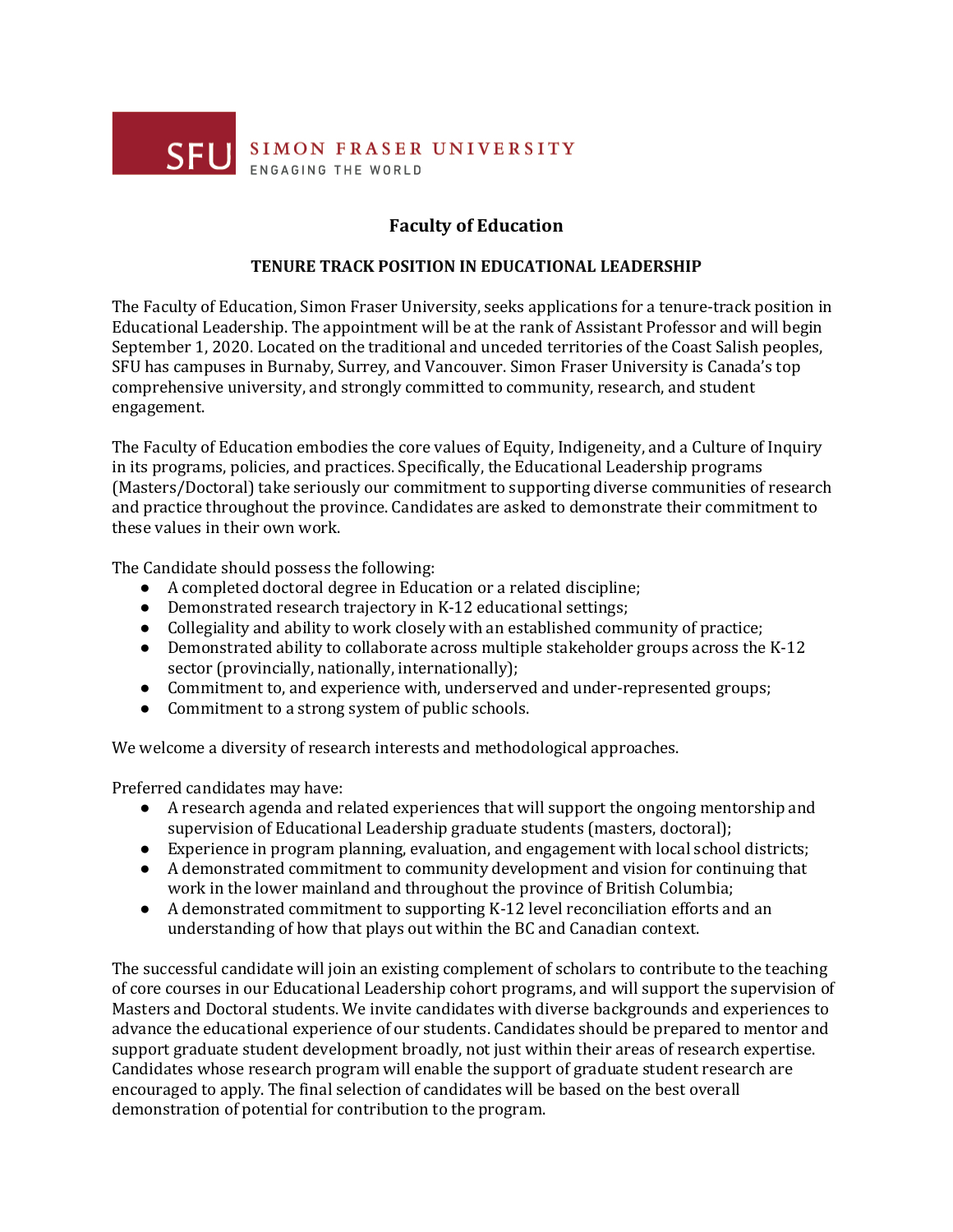Current course offerings and program structure can be found here: https://www.sfu.ca/education/gs/areas-of-study/educleadership.html

Preference will be given to candidates who can contribute to multiple teaching areas of the program including:

- Organizational Theory
- Leadership Theory
- Equity, Diversity, and Inclusion
- Indigenous Leadership
- Research Methods
- K-12 Policy Processes

Supporting these institutional commitments along with the above stated core values, the Faculty of Education is leading in its commitment to scholarly excellence, leading-edge pedagogy, innovative curriculum, engagement with teachers, and a participatory democratic culture. The Faculty offers classes on three campuses in Burnaby, Surrey, and Vancouver and works with learning communities, school districts, postsecondary institutions, and industry partners throughout British Columbia. The Faculty has an outstanding record in research grants and publications, and in the design and delivery of innovative on-campus, blended, and community-based programs in teacher education, professional development and graduate work. We seek candidates who are able to contribute in these areas and have interests in education across disciplinary boundaries, in keeping with the non-departmental organization of the Faculty. This position will be based at the Surrey campus.

SFU is a university that serves students of diverse ethnic, cultural, linguistic and international origins and, therefore, interests and or experience in working in multicultural and international settings with students of diverse backgrounds is a desired attribute of applicants.

Applicants are asked to email separate files (Word or PDF) to educ appointments@sfu.ca:

- 1. A signed application letter that includes the description of the applicant's scholarly interests, research plans and achievements to date, teaching experience, and potential contributions to the faculty, as well as names and contact information of three referees. (If unable to send an application letter with a scanned signature, a signed original should be mailed to: Dr. Natalia Gajdamaschko, Chair, Appointments Committee, Faculty of Education, Simon Fraser University, 8888 University Drive, Burnaby, BC, Canada V5A 1S6.
- 2. A current curriculum vitae: and
- 3. Two examples of scholarly papers

## **Deadline for applications is January 2, 2020.**

Only short-listed candidates will be contacted. Please do not ask referees to send letters of reference. All qualified applicants are encouraged to apply; however, Canadians and permanent residents will be given priority. Simon Fraser University is committed to employment equity and welcomes applications from all qualified women and men, including visible minorities, persons of aboriginal heritage, persons with disabilities, and LGTBQ-identified persons. The position is subject to availability of funding and final approval by the SFU Board of Governors. **Under the authority of** the University Act personal information that is required by the University for Academic